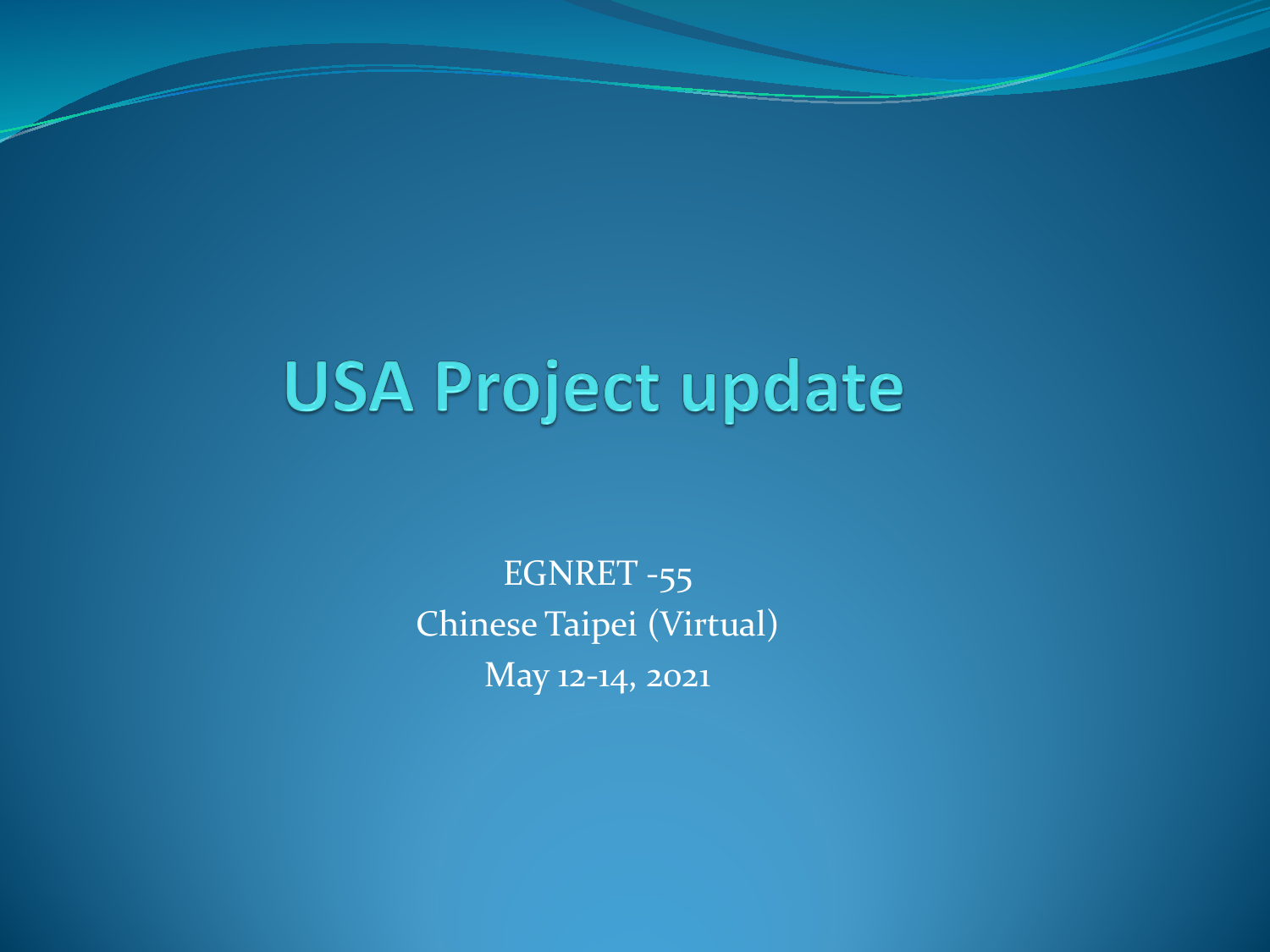**EWG 06 2019A: APEC Workshop on University Collaboration to Support Data Gathering and Analysis in Energy Efficiency and Renewable Energy**

**Proposing APEC economy:** USA **Co-sponsoring economies:** Thailand, Philippines, Chinese Taipei, Australia **APEC forum:** EWG/EGEEC & EGNRET **Expected start date:** August 2019 **End date: December 2021 Status:** Currently planned for August 2021 **Expected project cost(USD):** 140,000 APEC (USD): 100,000 ASF/EE **Project Overseer:** Kathleen Purvis-Roberts Professor of Chemistry & Environmental Science Claremont McKenna College

Claremont, California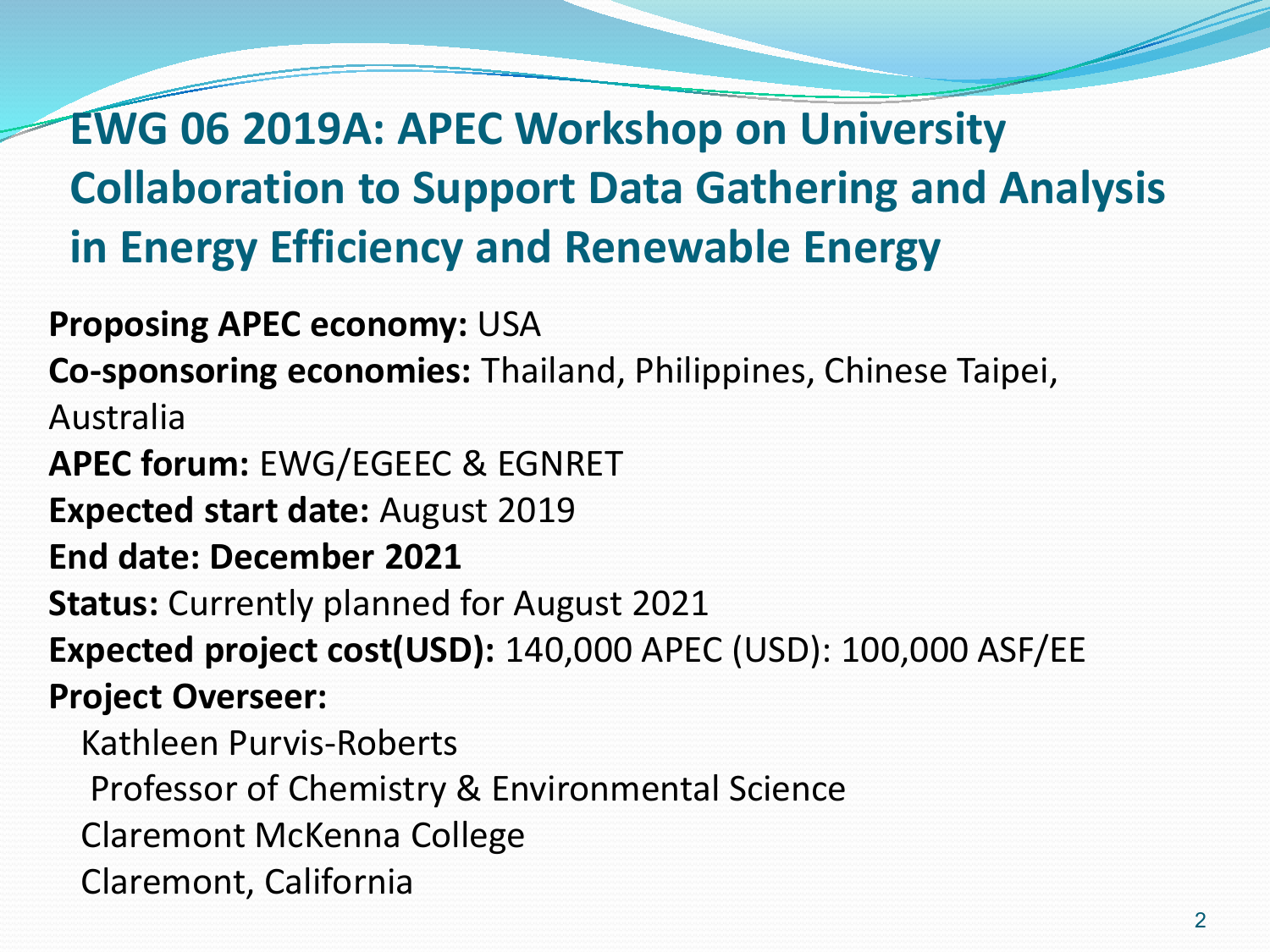## The three key objectives promote information sharing and capacity building across APEC universities

• Virtual Event: 8-9 June 2021, 8 am – noon  $(GMT + 7)$ 

#### • Project Objectives

- 1. Build the capacity of workshop participants by developing a network between the EWG, APERC, and University faculty in APEC economies.
- 2. Share examples of collaborative projects by Universities in APEC economies that address the APEC energy efficiency and renewable energy goals.
- 3. Develop project ideas, between the policymakers and University faculty in APEC economies, as project-based courses that will help inform energy efficiency and renewable energy goals.
- Faculty from 16 Economies participating
- Accepting nominations until May  $17<sup>th</sup>$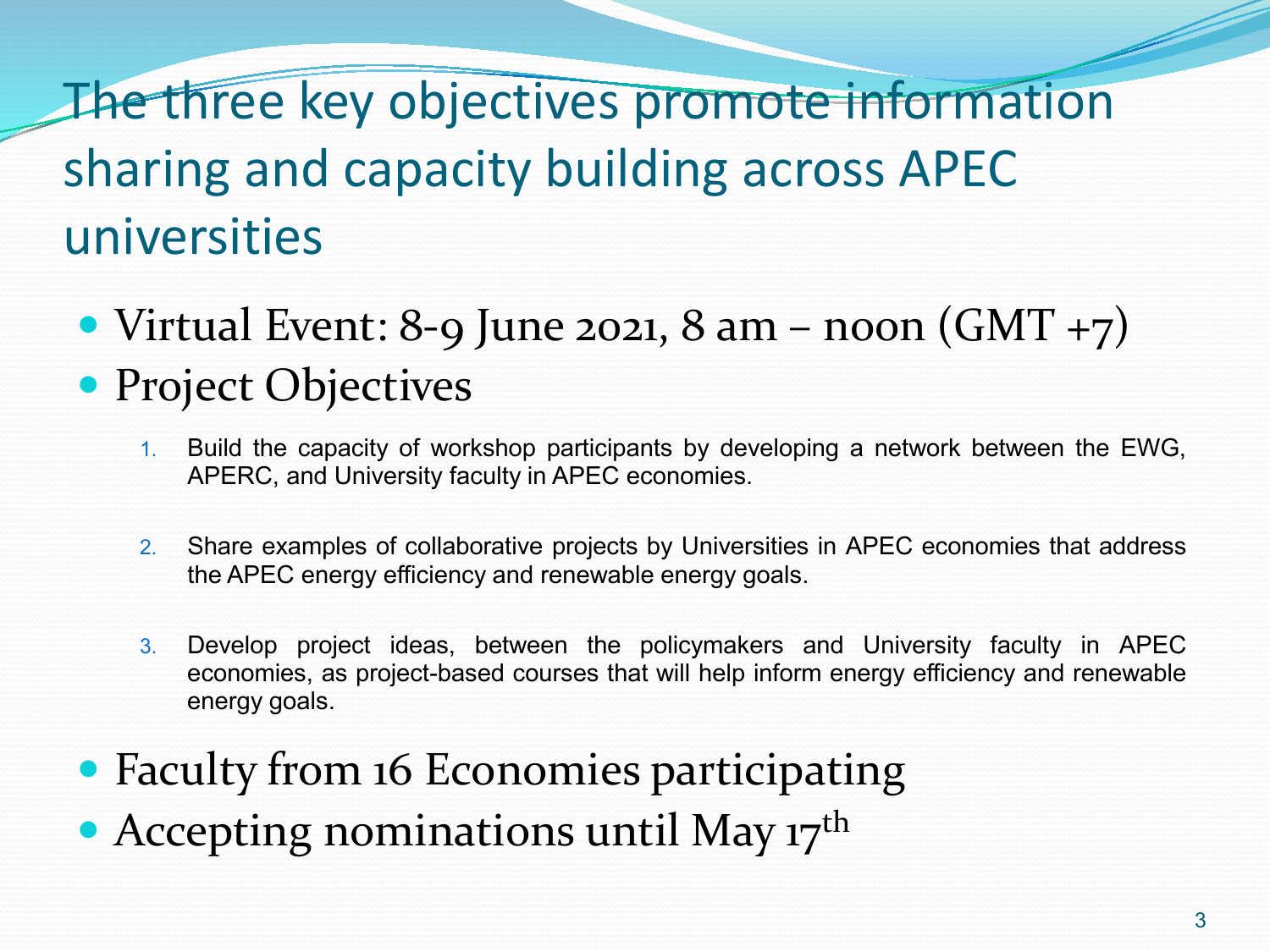#### **EWG 03 2020S: The Role of Integrated Distribution System Planning in Maximizing the Use of Distributed Energy Resources and Resiliency in the APEC Region**

**Proposing APEC economy:** USA APEC forum: EWG/ERTF & EGNRET **Co-sponsoring economies:** Australia, Canada, Hong Kong China, Thailand, Philippines, Chinese Taipei, **Expected start date:** August 17, 2020 **End date:** December 15, 2021 **Status:** In progress **Self-Funded- Total project cost(USD):** 150,ooo **Project Overseer:** Cary Bloyd Senior Advisor Pacific Northwest National Laboratory Richland, Washington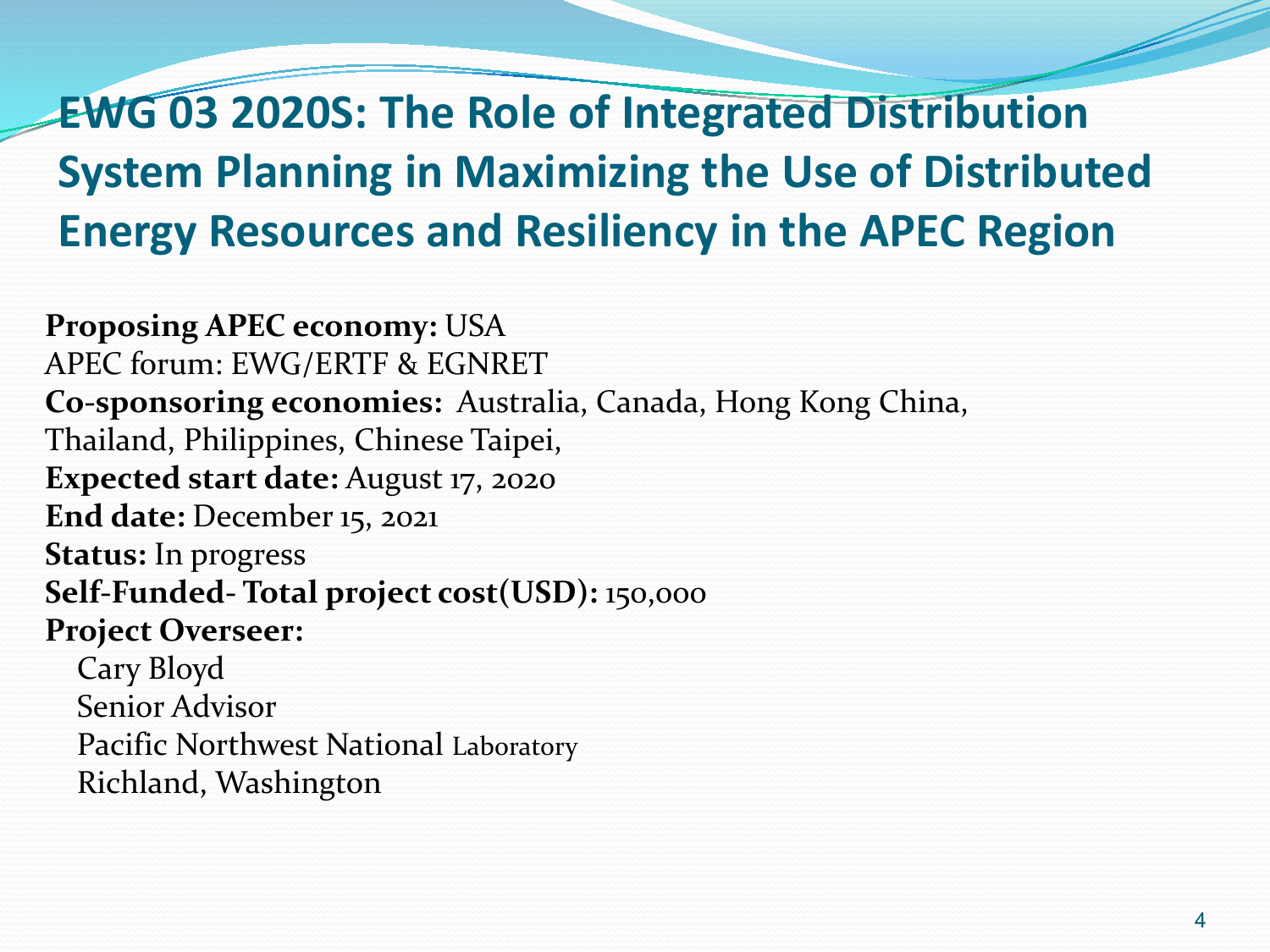Electrical distribution systems have a critical linkage to energy resiliency in that 80%-90% of customer outages originate in the distribution system and are critical to implementing distributed energy resources

The report will concentrate on six themes:

- **Transparent Distribution System Planning Regulation &** Architecture
- Planning for Electric Vehicles & Their Potential
- Leveraging Distributed Energy Resource for Reliability & Resilience
- Increasing Situational Awareness
- Allowing for Microgrids
- Equitable Recovery Strategies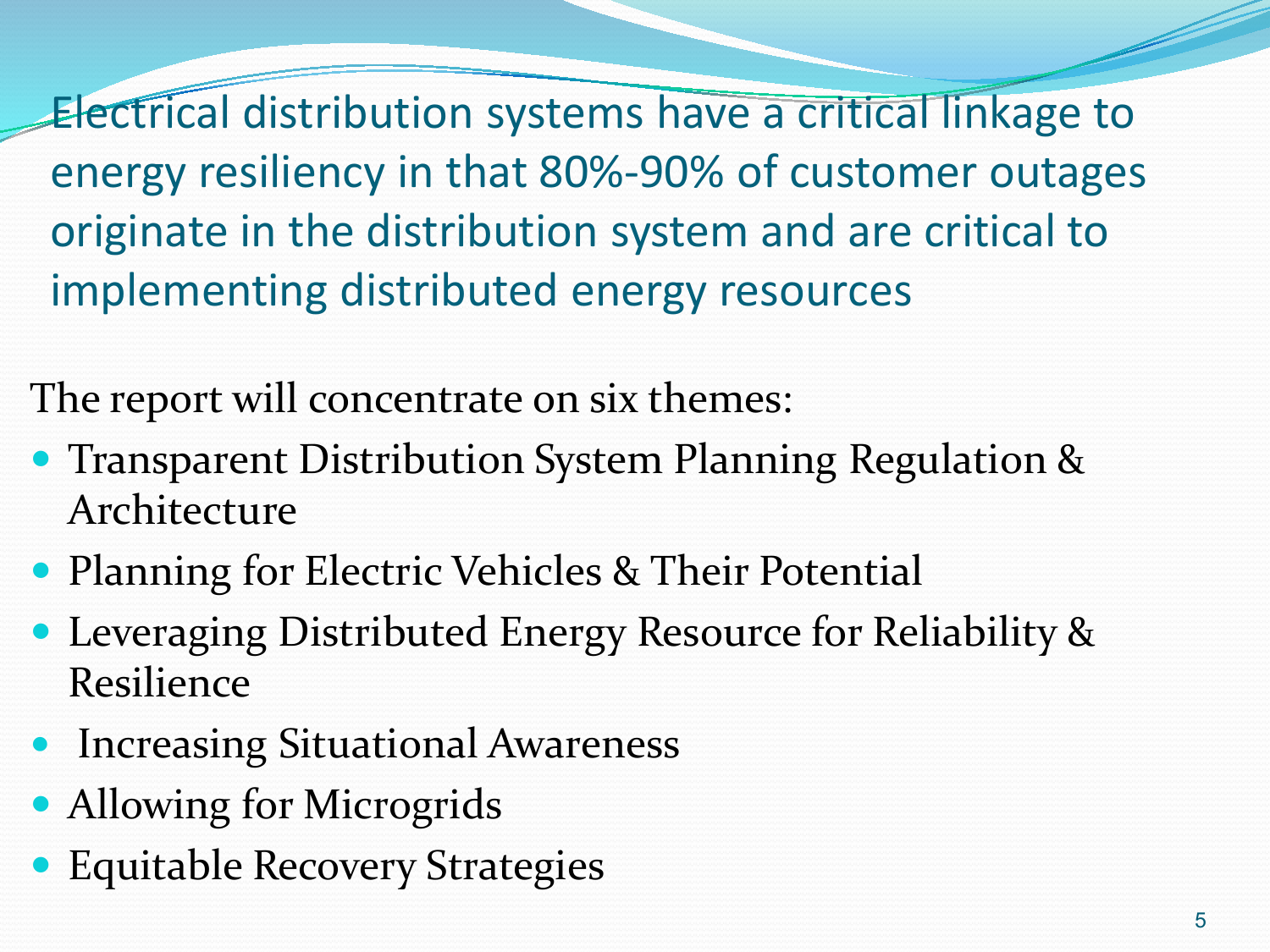## **2021 Self-Funded: APEC Clean Energy Purchasing and Decarbonization Workshop**

**Proposing APEC economy:** USA **APEC forum:** EWG/EGNRET **Co-sponsoring economies:** Australia, Hong Kong China, Chinese Taipei, Thailand **Expected start date:** May 10, 2021 **End date:** December 15, 2021 **Status:** Approved May 5, 2021 **Private sector partner:** Google **Project Overseer:** Cary Bloyd Senior Advisor Pacific Northwest National Laboratory Richland, Washington

**Objective:** Through two workshops develop a toolkit for policies governments can use to drive decarbonization of electricity systems while simultaneously expanding the electricity infrastructure in an affordable and sustainable way